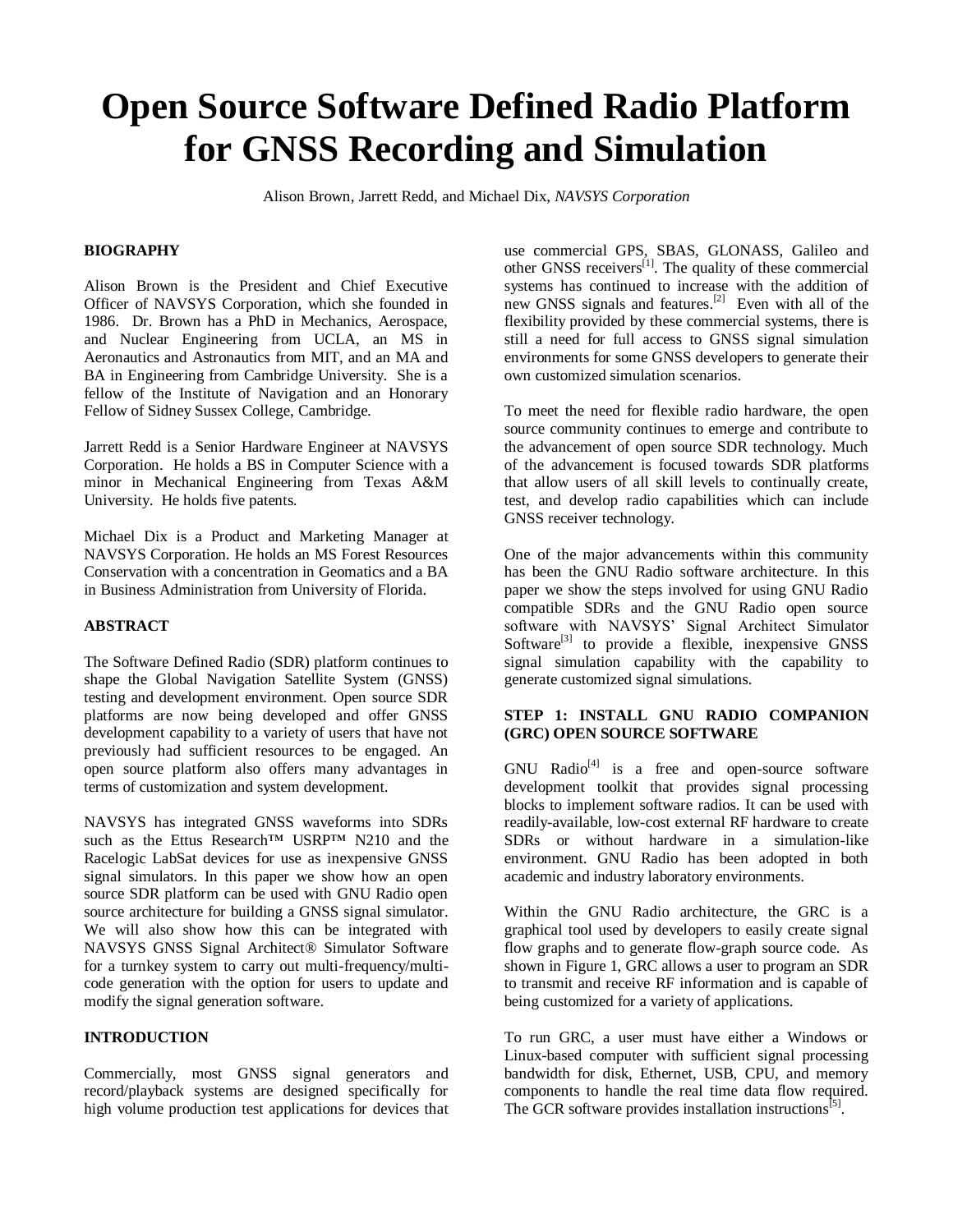

## <span id="page-1-0"></span>**STEP 2: PURCHASE GRC COMPATIBLE SDR THAT COVERS GNSS FREQUENCY BANDS**

In order to generate the GNSS signals, it is necessary to have an SDR that is capable of covering the range of GNSS frequencies required for a particular project. [Figure](#page-1-1)  [2](#page-1-1) shows the primary GNSS frequency bands and can be used to compare against SDR specifications.



**Figure 2 GNSS Frequency Bands**

<span id="page-1-1"></span>Examples of two SDR platforms that are compatible with GNU Radio and compatible for use for GNSS simulation applications is the Ettus USRP family<sup>[6]</sup> or the bladeRF<sup>[7]</sup> SDR built by Nuand.

Ettus provides a family of USRP products with different features (frequency ranges, sample rates, multi-output capability). The most inexpensive product currently offered that could be used for GNSS signal simulation is the USRP Instant SDR Kit<sup>[8]</sup> which starts at \$675 including a USRP B100 SDR with a WBX Daugterboard and a LiveUSB SDR Environment with drivers, software and development tools on a bootable USB drive. USRP models provide a dynamic development platform to record and playback GNSS signals in a static or mobile environment.

The Ettus radio supports a wideband transceiver front-end that can accommodate up to the full 25 MHz of the GPS signal band and can be tuned to operate at any of the GPS signal frequencies (L1:1575.42 MHz, L2:1227.60 MHz or L5: 1176.45 MHz). This allows record and playback of

both the civil and military GPS codes and also other GNSS satellite signals using the GRC tools.

The USRP provides an interface between high speed analog to digital converters and an Ethernet or USB interface to record or playback the I/Q binary data from the 16-bit analog-digital converters. Daughterboards available for the USRP provide conversion between the baseband signals present at the data converters and the GNSS frequency bands.

A GNSS signal simulator configuration requires a transceiver daughterboard to be installed in the USRP radio, such as the WBX. The tunable range of the WBX (50 MHz to 2.2 GHz) covers all the current GNSS frequencies. An RF pre-filter is used to band-limit the GNSS signals to the sample rate selected for use by the GNU Radio software to avoid spectral folding from the USRP channel bandwidth. For example, a 2 MHz filter centered at L1 is optimal based on the Nyquist sampling frequency of 2 MHz I/Q. If sampling at 20 MHz, then a 20 MHz pre-filter should be used $^{[1]}$  $^{[1]}$  $^{[1]}$ .

Another compatible commercially available SDR platform is the bladeRF. It began as a project on the popular crowdfunding website Kickstarter in January 2013. With an initial funding goal of \$100,000, the project received almost twice that amount with 501 backers<sup>[9]</sup>.

The bladeRF is billed as "A low-cost, open source USB 3.0 Software Defined Radio platform with many examples and tutorials to help you experiment with RF," and the goal was to provide a dynamic and accessible SDR environment for a variety of users. NAVSYS was one of the early backers of this project to support the open source development of this SDR technology for GNSS record and playback applications. The bladeRF provides a full open architecture design for full duplex 28MHz channels which capture the GNSS frequencies in its 300MHz – 3.8GHz range. It contains a modular expansion board design for adding GPIO, Ethernet, and 1PPS synchronization. Nuand also publishes full hardware schematics and configuration for the bladeRF. This increases the ability for users to customize the SDR platform and its capabilities.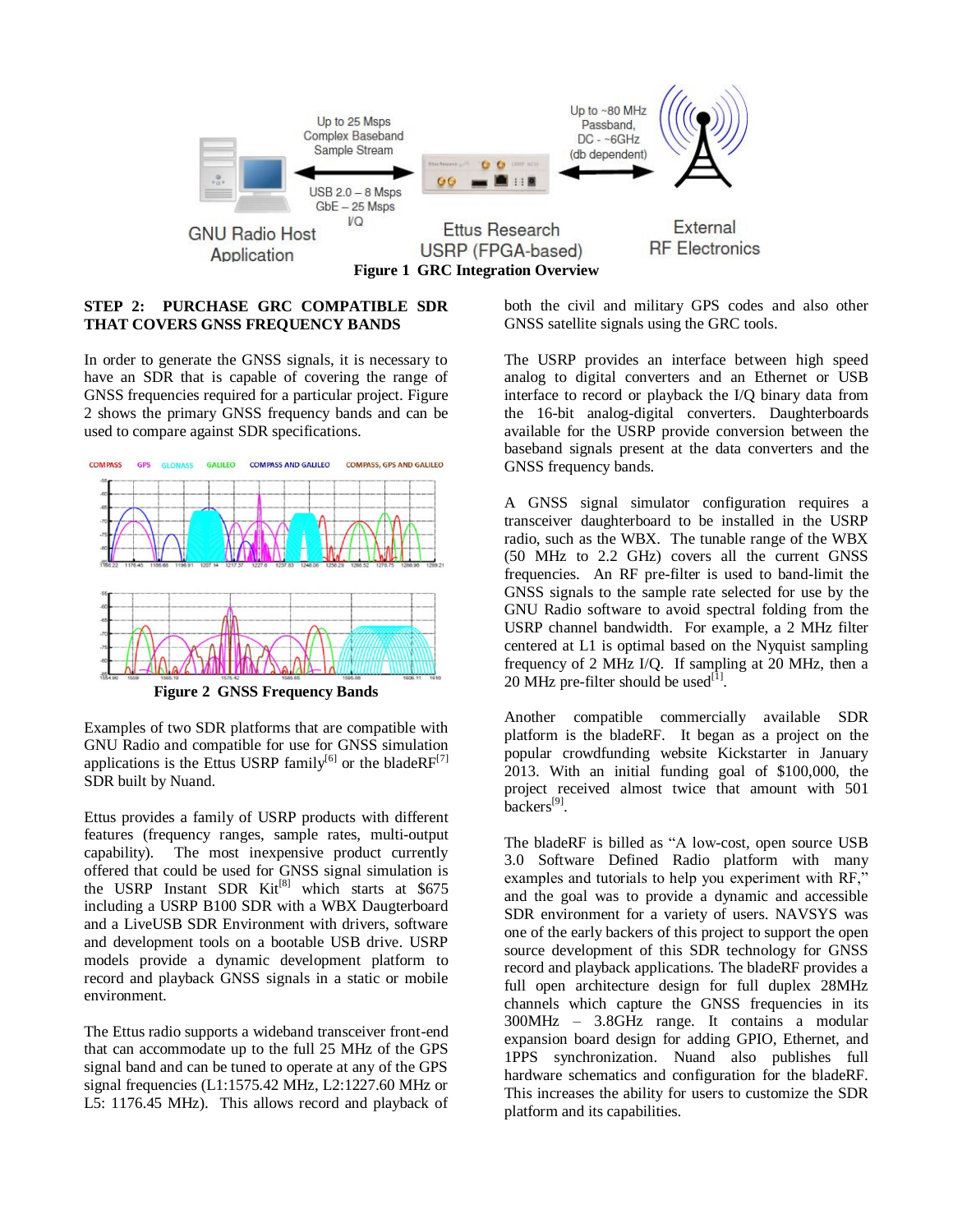#### **STEP 3: CONFIGURE GRC TO RECORD AND PLAYBACK GNSS SIGNALS INTO GPS USER EQUIPMENT (UE)**

The objective of this step is to use the GRC tools to configure the SDR for recording a sequence of the GNSS I/Q signal spectrum and then playing these signals back through the SDR transceiver into a GNSS receiver. This step verifies that the SDR connections and settings have been correctly configured and that the GNSS receiver will acquire and track on signals recorded and played back through the SDR.

To configure GRC, you will need to have installed the GRC software (Step 1) and also the associated SDR control software for the chosen hardware (Step 2) in accordance with the SDR vendor's instructions. Once these steps are complete, the SDR control software can be launched to confirm that the radio is connected properly and can be appropriately controlled by the computer. As always, input and output power requirements and restrictions must be properly respected to avoid damage. The manufacturer's manual should be consulted for all hardware involved to ensure the connections and power flow are managed properly.

The record and playback of the GNSS signals are accomplished by executing the following steps for generating and executing a GRC flow graph.

The first step is *Flow Graph Generation* which is started by launching GRC and creating a new and empty flow graph using the GUI tools.

An example flow graph can be seen in [Figure 3.](#page-3-0) This particular flow graph provides for record and playback, as well as multi-band operation. The exact configuration shown is for dual band recording, whereas the example below is for single band recording.

For this example, we will create a "record" or flow graph that receives a signal using the SDR and writes the data to a file for storage.

- 1. Add an "SDR Source" widget or plugin to the flow graph. This widget is called a "source" widget because it serves as a source of data for the system. Note that this widget would be specific to the SDR you are using and would connect to the driver for that SDR. In the case of an Ettus USRP N210 SDR, the widget would be called "USRP Source".
- 2. Next, add a "File Sink" widget to the flow graph and point it at a file where you wish to store the data. This widget is called a "sink" widget because it

serves as a sink (destination or end point) for the data in the system. Refer to the GRC manual if needed.

3. Next, connect an arrow between the output on the source widget and the input on the sink widget. This will allow GRC to flow data between the two widgets, allowing the signal from your SDR to be delivered in real time to the disk for storage in the specified file. If you are having trouble connecting the arrow, then there is probably a mismatch between the data format in the file and the expected data format required by the SDR. If this is the case, there is a library of data conversion widgets available in GRC, or you can write your own. Look through them and place them on the screen in between the source and sink, as required.

It is important to note that you will probably need to configure your source widget (and thereby your SDR) to match the parameters of the signal that you wish to record; e.g., center frequency, sample rate, etc. You may also wish to add a Fast Fourier Transform graph, "FFT Graph", or other similar visualization widget to your flow graph. This should be placed between the source and sink and will allow you to visualize in real time the spectrum being received by the radio. Again, there are numerous configurations on this widget and it must be made to match the parameters of the rest of the system. Similarly, filters or other real time data manipulation widgets can also be added, as desired. Any GRC supported components can be used here. Save the flow graph when everything is complete.

## **Flow Graph Execution in Record**

After verifying that all cable connections and hardware/software settings are correct, you can start the flow graph by clicking on the start button. Continuing the "single band record" example from above, once the process is started, the SDR will begin receiving and data will begin flowing from the SDR to the disk.

In this case, an antenna is connected to the radio to receive the signal of interest, so input power requirements are probably not a concern, but refer to the manufacturer's instructions to be certain. However, the given GNSS antenna is probably active and will need power injection. This can be provided using the power injection block provided with the antenna, if any, but often the antenna relies on power injected by a GNSS receiver, so you will need to provide it manually by use of a bias-T or similar device. Note that it is important to protect the SDR from this injected power by using a DC block or similar on the input.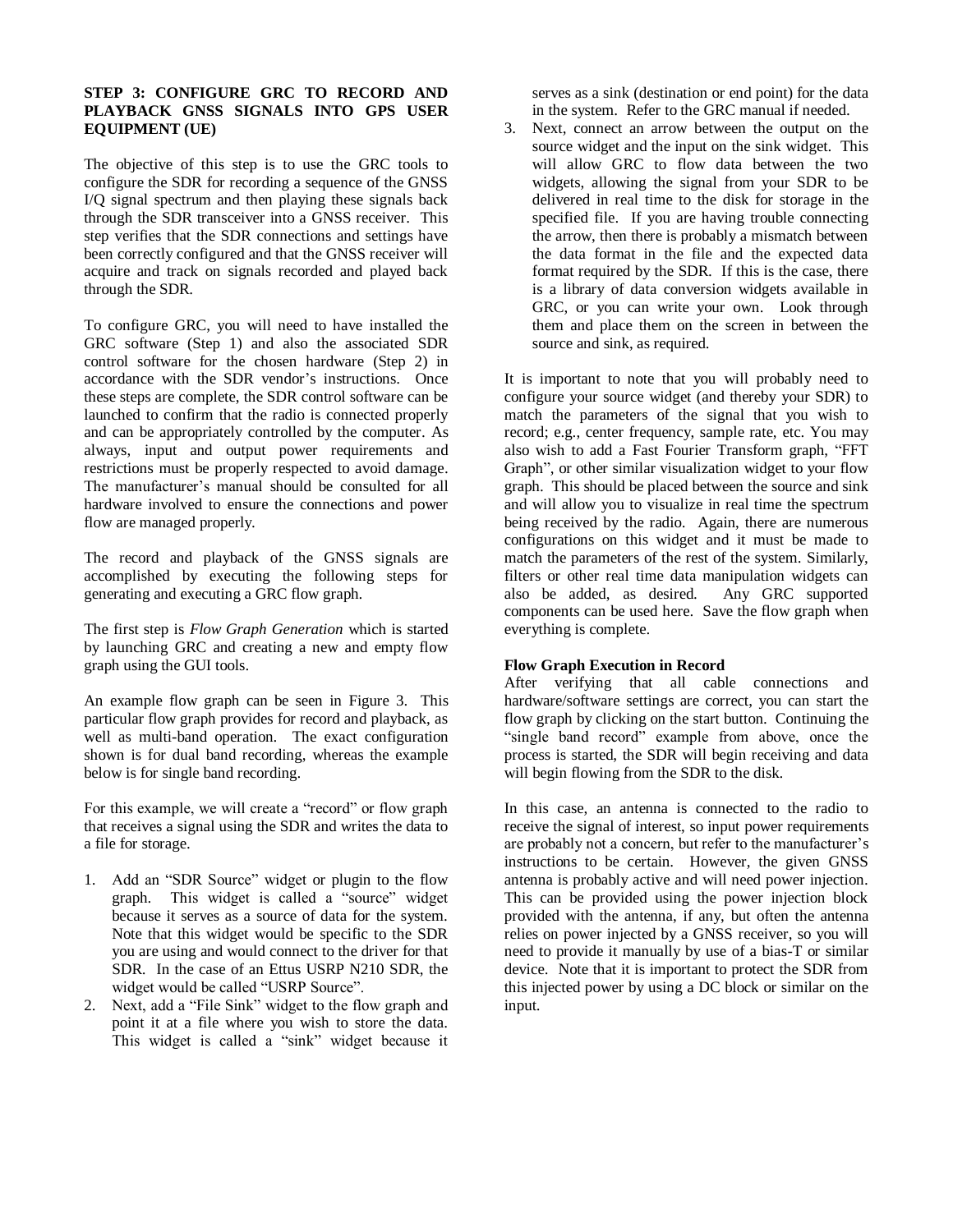

**Figure 3 Example Record Flow Graph**

<span id="page-3-0"></span>When the desired elapsed recording time has completed, the execution can be halted by clicking on the stop button. This will stop the disk writing, and for most SDR plugins, GRC will stop the radio-receive operation as well, but be aware that it is possible for the radio to be occasionally left in a receiving state. In this case, the radio will need to be manually halted.

While some SDRs have a maximum transmit duty cycle and continuous transmission can result in overheating or damage to the hardware, this is rarely the case with receive operations and the SDR can usually be run continuously in this mode for hours or even days.

In the steps below we describe the opposite example: a "single band playback" or transmission flow graph that takes a data file that sends the data to an SDR for transmission.

- 1. Add a "File Source" widget to the flow graph and point it at a file you have created. Refer to the GRC manual if needed. Point it to the file containing the signal data that you wish to playback.
- 2. Next, add an "SDR Sink" widget or plugin to the flow graph. Note that this widget would be specific to the SDR you are using and would connect to the driver for that SDR. In the case of an Ettus USRP N210 SDR, the widget would be called "USRP Sink".
- 3. Next, connect an arrow between the output on the source widget and the input on the sink widget to

allow the GRC to flow data between the two widgets allowing the data in the BIN file to be delivered in real time to your SDR. If you are having trouble connecting the arrow, it is probably caused by a mismatch between the data format in the file and the expected data format that the SDR requires. If this is the case, check the GRC's library of available data conversation widgets (or you can write your own), and place the correct widget on the screen in between the source and sink, as required.

You will probably also need to configure your sink widget (and thereby your SDR) to match the parameters of the scenario that you generated. Again, all data visualization and manipulation tools provided by GRC can be used here. Save the flow graph when everything is complete.

After verifying that all cable connections and hardware/software settings are correct, you can start *Flow Graph Execution* by clicking on the start button. Continuing the "playback" example from above, once the process is started, data will begin flowing to the SDR and the SDR will transmit the data. Transmission typically involves much higher power levels than reception, so make sure to review the power requirements per the manufacturer's instructions to avoid damaging the equipment. For example, most GPS UE are expecting to receive a signal from an antenna, and hence, of a very low power. SDRs transmit at various powers and can easily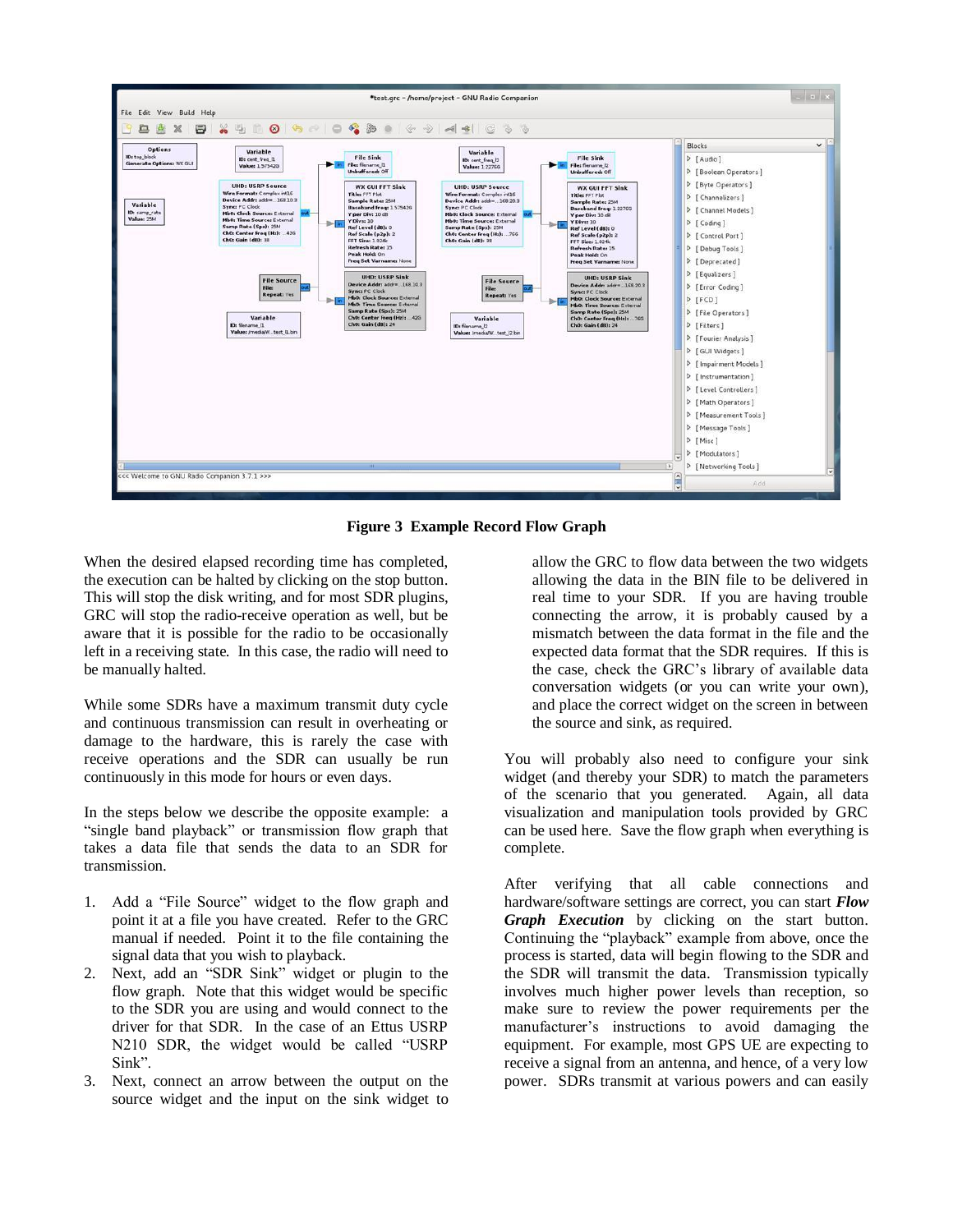overpower and damage GPS UE, so the signal should be properly attenuated.

In some cases, the SDR sink widget may automatically repeat the file when it reaches the end. This generally will not work well for GNSS receivers, so you would want to disable this feature. Some GNSS receivers may have trouble computing a navigation solution for your GNSS scenario file if the time of the scenario differs greatly from the receiver time. This is particularly troublesome if the scenario is in the past (as far as the receiver is concerned). To prevent this, either reset the receiver to factory defaults (usually receiver time will default to the start of the epoch or 1980 or similar) or manually set the receiver time near the scenario time.

The simulation can be halted by clicking on the stop button or by simply allowing the file to play to the end. For most SDR plugins, GRC will stop the radio transmission as well, but be aware that it is possible for the radio to be occasionally left in a transmitting state. In this case, the radio will need to be manually halted.

It is important to note that some SDRs have a maximum transmit duty cycle and continuous transmission can result in overheating or damage to the hardware. If this is the case with your SDR, be careful when running for extended lengths or when leaving the SDR transmitting after your simulation has completed.

Lastly, some SDRs have sensitive electronics that can be damaged by connecting or disconnecting cables while the radio is on. This is especially true while the radio is transmitting. Make sure to shut down the radio before reconfiguring setups. Also be aware that reflected power (VSWR) can be an issue in some setups, resulting in hardware damage over time, if excessive.

## **STEP 4: BUILD SIMULATED GRC FILES USING SIGNAL ARCHITECT AND PLAYBACK TO GNSS UE**

The Signal Architect Simulator Software developed by NAVSYS was designed for creating customized GNSS scenarios for playback with an open source SDR platform. The software interface, pictured in [Figure 4,](#page-4-0) allows the user to specify static or dynamic scenarios, load appropriate almanac files, and apply atmospheric correction models among other settings. The simulated scenario is defined using either an input NMEA (recorded during real world testing or generated by simulation) or KML file (generated by Google Earth or similar). The satellite signals generated are defined through the satellite almanac data loaded as a Yuma Almanac file and the specified user mask angle.

The Signal Architect software operates by generating recorded I/Q data files in the same format as generated by the GRC record signal flow graph. The software includes multi-threading capabilities to take advantage of high speed multi-core processors and reduce the time for I/Q data file generation. These binary I/Q data files can then be replayed back into the SDR through GRC as described in Step 3 to generate simulated GNSS signal scenarios as shown in [Figure 5.](#page-5-0) The base software includes a compiled version of the full NAVSYS' GNSS Signal Architect Toolbox that includes the capability for L1 GPS signal generation. As described in the following section, the user can upgrade to purchasing the full GNSS Signal Architect Toolbox which allows for editing and control of the low level I/Q generation for the GRC files. Other optional features also allow for generation of different GNSS signal codes and frequencies.

| $Mode -$                                                                                                                                              | Error Models-                        |                          |
|-------------------------------------------------------------------------------------------------------------------------------------------------------|--------------------------------------|--------------------------|
| Simulation                                                                                                                                            | lono                                 |                          |
| Signal Parameters-                                                                                                                                    | o lono On<br>Load Default Parameters |                          |
| O GPS only<br>C Glonass only<br><b>O GPS and Glonass</b>                                                                                              |                                      | Alpha(0)                 |
| Scenario-                                                                                                                                             | 4.65661e-09                          |                          |
| Static Scenario<br>O Dynamic Scenario                                                                                                                 | 1.49012e-08                          | Alpha(1)                 |
| Receiver Dynamics-                                                                                                                                    | $-5.96046e - 08$                     | Alpha(2)                 |
| Min<br>Sec<br>Timezone<br>Day<br>Mon<br>Year<br>Start Time (UTC):<br>Hour                                                                             | $-5.96046e - 08$                     | Alpha[3]                 |
| 4 <sup>1</sup><br>2010<br>0 <sup>2</sup><br>$0$ :<br>$\ddot{\text{o}}$<br>18f<br>17                                                                   | 79872                                | Beta[0]                  |
|                                                                                                                                                       | 65536                                | Beta[1]                  |
| <b>GPS Sec:</b><br><b>GPS Week:</b><br>1580<br>30<br>Day of Year:<br>108                                                                              | $-65536$                             | Beta[2]                  |
| 39.0489 Lon ("): -104.8548 Alt (m): 2050.099 Duration (s):<br>300<br>$Lat$ $(T)$                                                                      | $-393216$                            | Beta[3]                  |
| Input NMEA File:<br><b>Browse</b>                                                                                                                     | Tropo                                |                          |
| /Test/GPS_alm_100421.alm<br>GPS Almanac (YUMA):<br>Browse<br>GLONASS Almanac (.agl):<br>/Test/GLO alm 100421 agl Browse<br>Mask('')<br>$\overline{5}$ |                                      |                          |
|                                                                                                                                                       |                                      |                          |
| - Simulation Output-<br>IF IQ Data (DSF)<br>JGPS_DSF.dsf<br>Status-                                                                                   | Browse Olonly 0189                   | $\hat{\phantom{a}}$<br>v |

<span id="page-4-0"></span>**Figure 4 Signal Architect Simulator Software**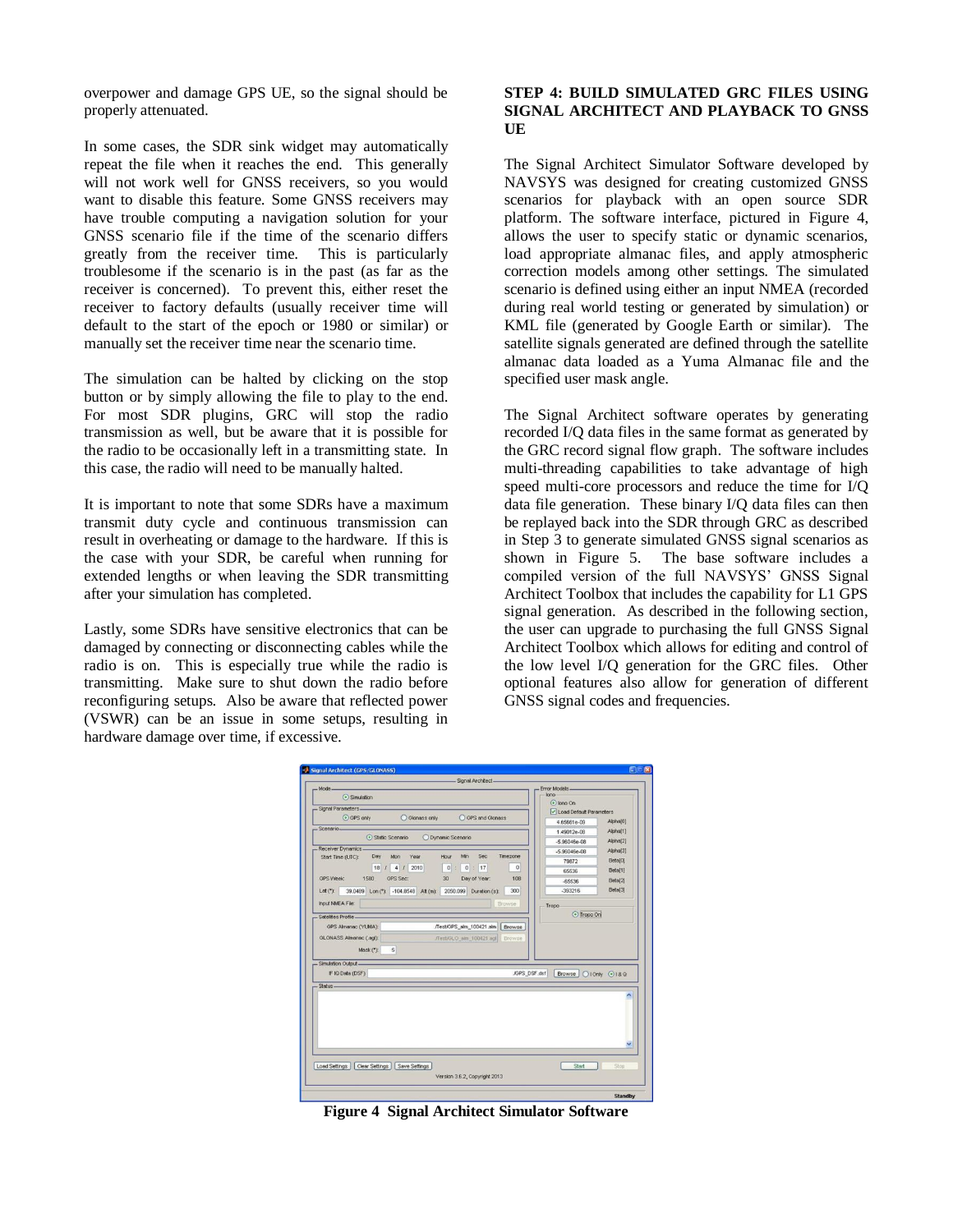

**Figure 5 GNSS Signal Architect Operation**

## <span id="page-5-0"></span>**SIGNAL ARCHITECT OPTIONAL UPGRADES**

The base version of the GNSS Signal Architect Simulation Software allows the user to interface with any GNU Radio capable SDR to create static or dynamic L1 scenarios. The GNU Radio software also allows for realtime RF signal visualization during record and playback.

Upgrades to the Signal Architect software include the following features:

 Multiband Expansion Software (recommended for multi-frequency generation)

- GLONASS (civil codes)
- GPS Military P+M' (L1 and L2).
- Other GNSS upgrades including BeiDou, Galileo and QZSS are in development.
- GNSS Signal Architect Toolbox include M-file source code for GNSS signal generation

[Figure 6](#page-5-1) and [Figure 7](#page-6-0) show example system diagrams for complete framework integration for single-band or multiband operation.



<span id="page-5-1"></span>**Figure 6 Single Band with GNU Radio Companion**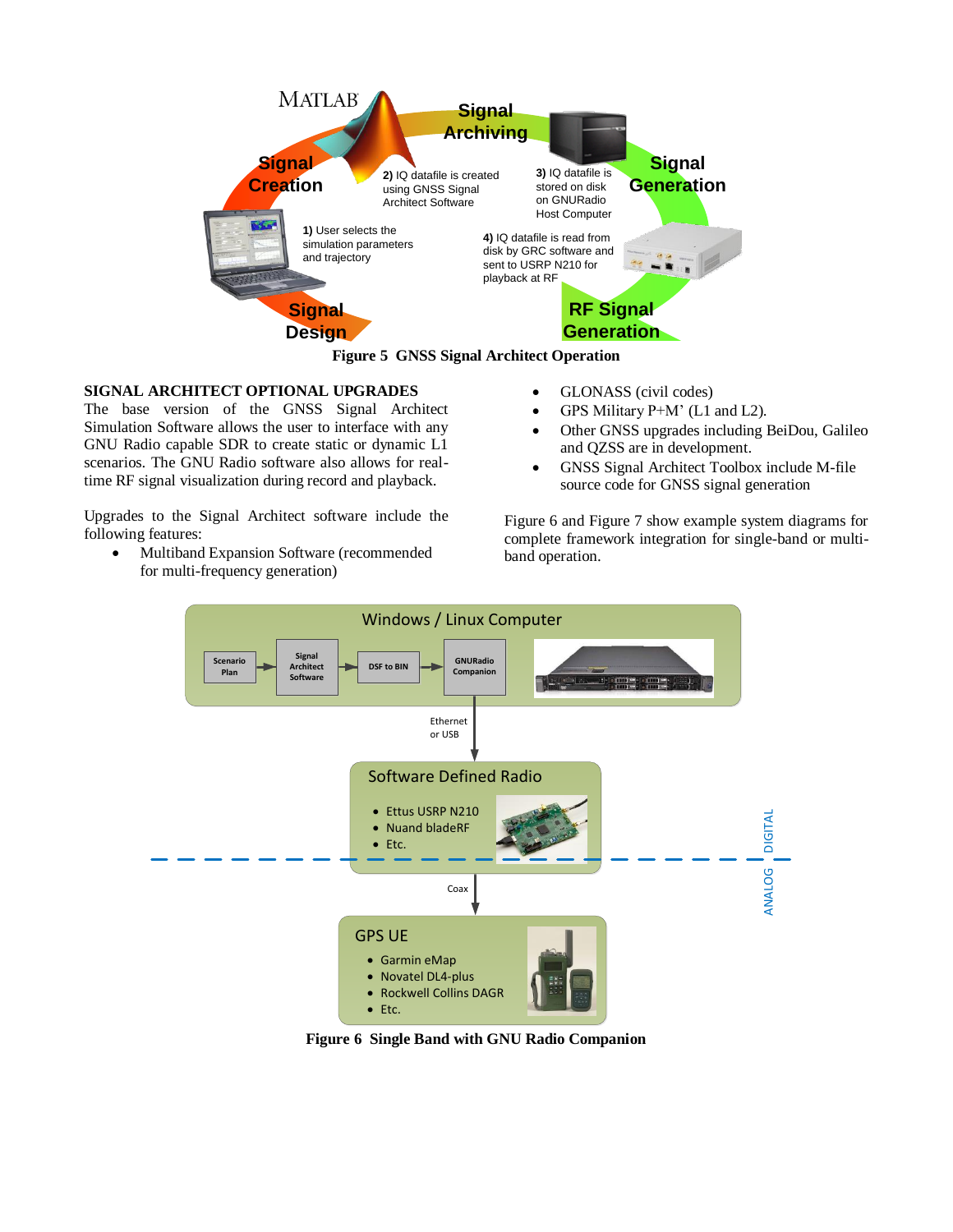

**Figure 7 Multi Band with NAVSYS Multiband Expansion Software**

#### <span id="page-6-0"></span>**Multiband Signal Generation Approach**

Described below are two approaches for recording or replaying multiple frequency bands simultaneously. The first approach is using GNU Radio and MIMO (Multiple Input Multiple Output) architecture. This simple set-up is fully within the GRC functionality, requires all data to flow through a single computer (either Windows or Linux), requires a special cable to split the clock and 1 PPS signals for synchronization purposes, and is generally limited to two SDR's with gigabit Ethernet limiting data to approximately 25 Msps, 16 bit I+Q.

The second approach requires an upgrade to include the NAVSYS Multiband Expansion Software. This software has the advantages of compressing the multi-stream I/Q data allowing for playback of simultaneous GNSS signals into multiple SDRs from multiple host computers to speed data generation and playback (see [Figure 7\)](#page-6-0). The Multiband Expansion Software option operates using a command line interface to synchronize playback from an unlimited number of computers (currently Linux only) to share the data load, and playback I/Q data files into an unlimited number of SDR's with full per-radio bandwidth and DAC bit compression to reduce Ethernet bandwidth usage. With the Multiband Expansion Software, the user must manually split the clock and 1 PPS signals to synchronize the SDR RF playback signals.

[Figure 8](#page-7-0) shows two Ettus USRP SDR's integrated with a GPS receiver for dual record and playback. In this example using the MIMO (25Msps) set-up, the left radio is configured at L1, 4Msps (C/A) and the right radio at L2, 20Msps (P) with dual band GRC output directed over Ethernet to each radio. If the NAVSYS Multiband Expansion Software set-up is used, the left radiois configured for playback at L1, 25 Msps  $(C/A+P+M^2)$  and the right radio: L2, 25 Msps  $(P+M^2)$  with two single band I/Q outputs directed over Ethernet to each radio from multiple host computers. These host computers could even be located in different physical locations, if desired. [Figure 9](#page-7-1) shows single-band (L1-C/A pictured left) and dual-band (L1-C/A and GLONASS pictured right) signals, respectively, during playback.

#### **Simulated Jammer Option**

Another capability for the GNSS signal simulator product allows the user to insert real time simulated or pregenerated/pre-recorded interference signals into the GNSS signals during playback. This is helpful for testing GNSS receivers in a simulated interference environment. The flexibility of the design allows the user to select the interference signal type (e.g. CW, narrow-band, broadband or swept) and also provide high fidelity adjustment of the jammer/signal levels. A partial simplified flow graph for this is shown in [Figure 10](#page-7-2) below.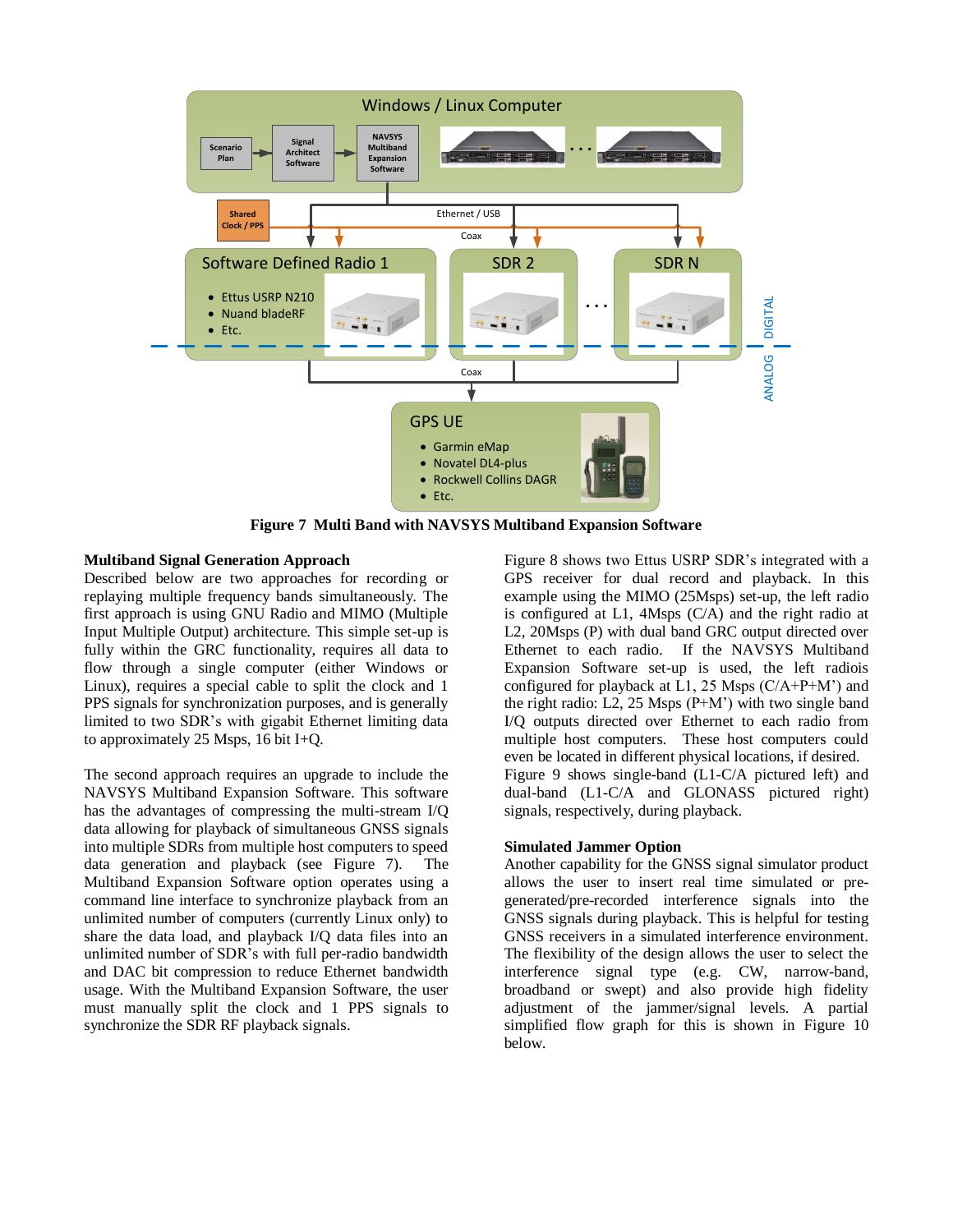

**Figure 8 Dual Radio Integration**

<span id="page-7-0"></span>

**Figure 9 Single (left) and Dual (right) Band Signals**

<span id="page-7-1"></span>

**Figure 10 Flow Graph for Simulated Jammer**

## <span id="page-7-2"></span>**SUMMARY**

In this paper we have shown how to configure inexpensive open source SDR platforms for effective GNSS signal generation. Using the GNU Radio architecture, a user can create intuitive signal flow generation for record and playback of GNSS signals using the GNU Radio Companion interface with compatible Software Defined Radios. The open source GRC tools allow for user customization of the signal capture and

playback capability. When combined with the NAVSYS Signal Architect Simulator Software, a complete multifrequency/multi-code generation capability is provided with flexible upgrade options for advanced simulations. With the optional GNSS Signal Architect Toolbox upgrade, the user can fully customize the GNSS signal generation using the M-file MATLAB source code included in the Toolbox.